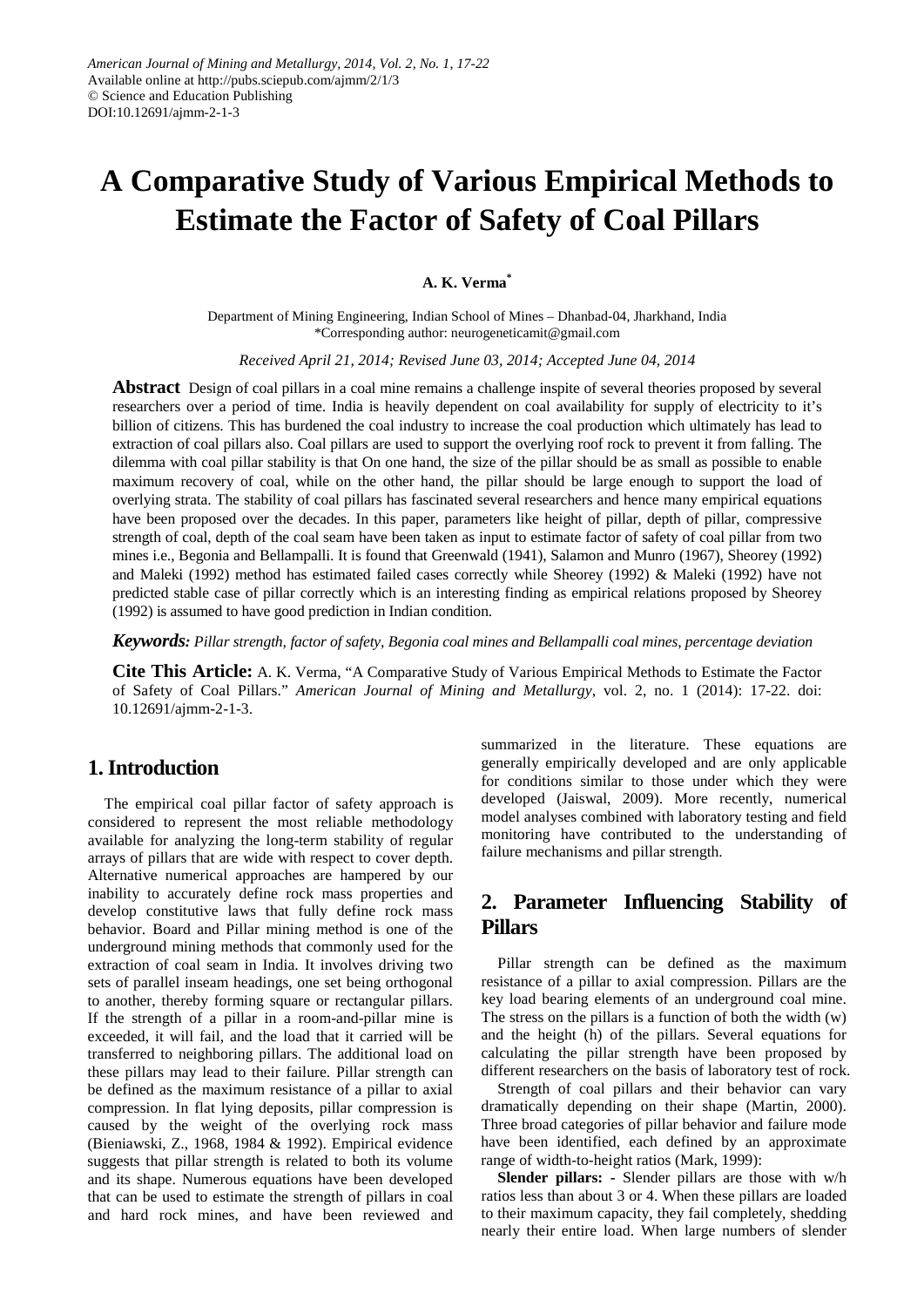pillars are used over a large area, the failure of a single pillar can set off a chain reaction, resulting in a sudden, massive collapse accompanied by a powerful air blast.

**Intermediate pillars: -** Intermediate pillars are those whose w/h ratios fall between 4 and 8. These pillars do not shed their entire load when they fail, but neither can they accept any more loads. Instead, they deform until overburden transfers some weight away from it. The result is typically a non-violent pillar "squeeze," which may take place over hours, days, or even weeks. The large roof-tofloor closures that can accompany squeezes can cause hazardous ground conditions and entrap equipment.

**Squat pillars: -** Squat pillars are those with w/h ratios that exceed 10. These pillars can carry very large loads, and may even be strain-hardening (meaning that they may never actually shed load, but just may become more deformable once they "fail."). None the less, the pillar *design* may fail because excessive stress is applied to the roof, rib, or floor, or because the coal bumps. Moreover, the strength of squat pillars can vary considerably depending upon the presence of soft partings, weak roof or floor interfaces, and other geologic factors.

#### **2.1. Empirical Pillar Strength Formulas**

The design of coal pillar was started in 1773 by Coulomb as traced by Mark, 2006. However, Bunting (1991) designed first pillar for coal mines based on scientific approach. He carried out extensive laboratory test on different sizes of cube (2 to 6 inches size) & prism (2.25 to 12.25 inches height) of anthracite. He demonstrated that strength of coal prism has relation to their height and width.

Empirical pillar strength formulas were developed as part of major coal brook disaster whose main objective was to establish in situ strength of coal pillars. Salamon & Munro (1967) analyzed 125 case histories of Coal pillar collapse and proposed that the coal pillar strength could be determined using power formula

$$
\sigma_p = K_{SM} h_p^{\alpha} w_p^{\beta} \tag{i}
$$

Where  $\sigma_p$  (MPa) is the pillar strength,  $K_{SM}$  (MPa/m<sup>2</sup>)

is strength of a unit volume of coal and w & h are the pillar width & height in meters respectively. Hudson et al. (1972) after extensive laboratory study confirm that strength of a rock mass is too large part controlled by geometry by the geometry of the specimen i.e. w/h ratio. Equation (i) (Mohan, 2001) has been developed for Room & Pillar mining of horizontal coal seams. Following Bunting (1991), a number of pillar design equations were developed around the world as shown Table 1 a,b,c.

Das (1986) who observed that when w/h ratio increases beyond 4-6, the post failure characteristic starts ascending indicating a gain in strength (Figure 1). He also observed that at w/h ratio of 13.5, if pillars of such flatness are left in underground mines for support purpose, they can retain high strength even after failure.



**Figure 1**. Influence of w/h ratio on the post-failure stress-strain behavior of coal (Das, 1986)

|                                     | <b>Zern Edward Nathan</b><br>(1928)                                                                                     | Greenwald (1941)                                                                                                                      | <b>Salamon and Munro</b><br>(1967)                                                                                                     | <b>Obert and Duvall (1967)</b>                                                                                                                                                                    |
|-------------------------------------|-------------------------------------------------------------------------------------------------------------------------|---------------------------------------------------------------------------------------------------------------------------------------|----------------------------------------------------------------------------------------------------------------------------------------|---------------------------------------------------------------------------------------------------------------------------------------------------------------------------------------------------|
| <b>Empirical</b><br><b>Relation</b> | $C_p = C_1 \sqrt{\frac{w_p}{h_p}}$                                                                                      | $C_p = 0.67 \text{k} \frac{\sqrt{w_p}}{h_p^{0.83}}$                                                                                   | $C p = k_{SM} h_p^{\alpha} w_p^{\beta}$                                                                                                | $C_p = C_{10} \left[ 0.778 + 0.222 \left( \frac{w_p}{h_p} \right) \right]$                                                                                                                        |
| <b>Remarks</b>                      | $C_p$ is pillar strength, $C_1$<br>is the coal strength, $w_p$ is<br>the pillar width and $h_n$ is<br>the pillar width. | $Cp$ is the pillar strength, $k$<br>is the strength of coal<br>sample, $w_p$ is the pillar<br>width and $h_n$ is the pillar<br>height | Cp is the pillar strength,<br>$k_{SM}$ =7.176 kPa, $h_p$ is<br>pillar height, $w_p$ is pillar<br>width, $\alpha$ =-0.66, $\beta$ =0.46 | Cp is the compressive strength, $C_{10}$ is the<br>compressive strength of specimens having ratio<br>of $\frac{a}{1} = 1$ , d is the diameter of the specimen, h<br>is the height of the specimen |
| <b>Limitations</b>                  |                                                                                                                         | Strength is calculated by<br>unit cube of coal sample                                                                                 | K has to be evaluated by<br>testing of specimen size<br>30 cm.                                                                         | $\frac{u}{-} = 1$                                                                                                                                                                                 |

**Table 1a. Proposed empirical relations for coal pillar strength determination**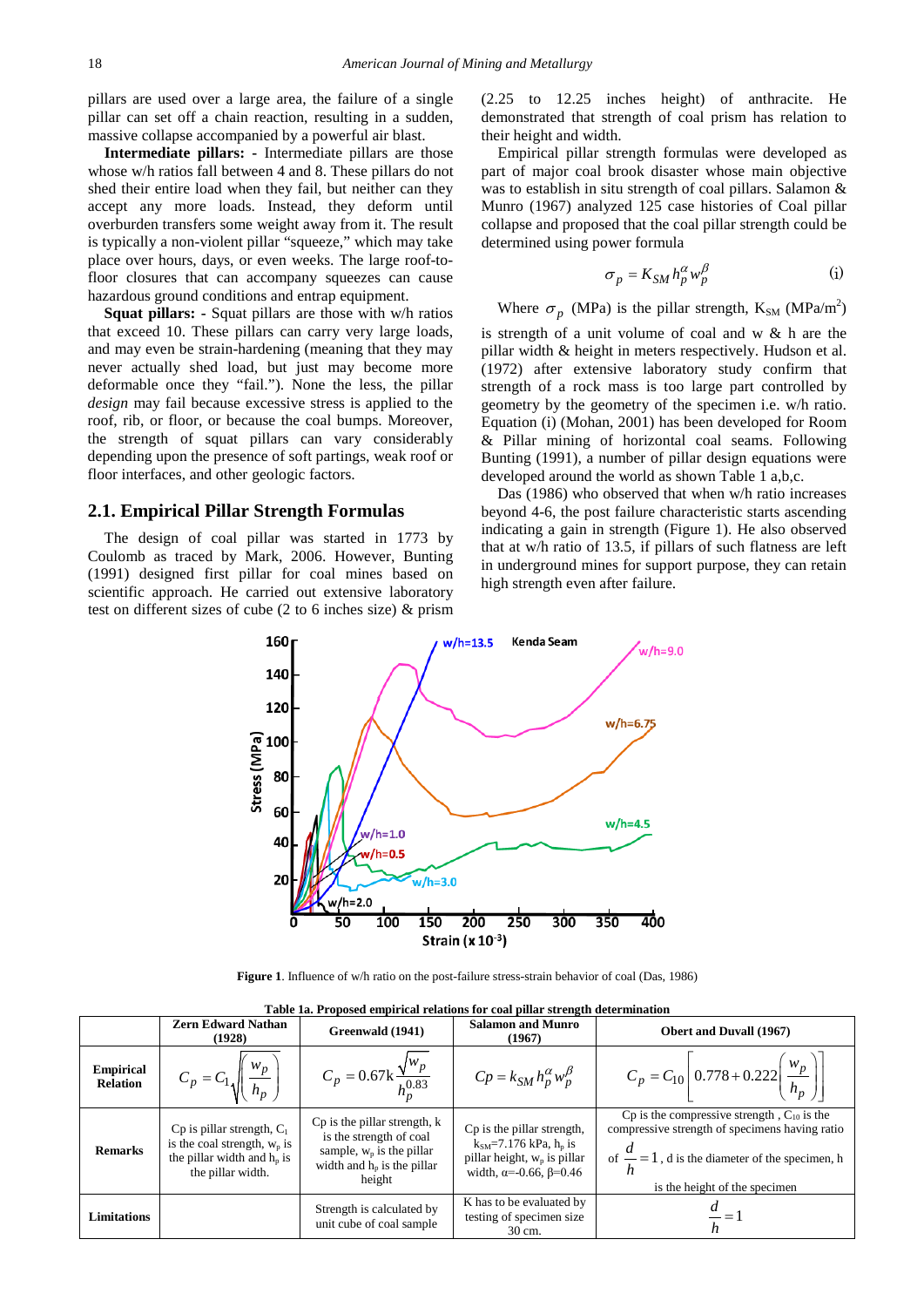| Table 1b. Proposed empirical relations for coal pillar strength determination |                                                                                                                                                                            |                                                                                                                                                |                                                                      |  |  |  |  |
|-------------------------------------------------------------------------------|----------------------------------------------------------------------------------------------------------------------------------------------------------------------------|------------------------------------------------------------------------------------------------------------------------------------------------|----------------------------------------------------------------------|--|--|--|--|
|                                                                               | Bieniawski (1975)                                                                                                                                                          | Logie and Matheson (1982)                                                                                                                      | <b>Maleki</b> (1992)                                                 |  |  |  |  |
| <b>Empirical</b><br><b>Relation</b>                                           | $C_p = k_B \left[ 0.64 + 0.34 \left( \frac{w_p}{h_p} \right) \right]$                                                                                                      | $C_p = k_B \left[ 0.64 + 0.34 \left( \frac{w_p}{h_p} \right) \right]^{1.4}$                                                                    | $C_p = 3836 \left  1 - e^{-0.260 \frac{w_p}{h_p}} \right $           |  |  |  |  |
| <b>Remarks</b>                                                                | $Cp$ is the pillar strength, $k_B$ is the compressive<br>strength of a 30 cm cube pillar<br>specimen(MPa), $w_p$ is the width of the pillar,<br>$h_n$ height of the pillar | $Cp$ is the compressive strength, $k_B$ is the<br>compressive strength, $w_p$ is the width of the<br>pillar, $h_p$ is the height of the pillar | Cp pillar strength, $w_p$ pillar width,<br>$h_{\rm p}$ pillar height |  |  |  |  |
| <b>Limitations</b>                                                            | Specimen should be 30 cm cube pillar                                                                                                                                       |                                                                                                                                                |                                                                      |  |  |  |  |

#### **Table 1b. Proposed empirical relations for coal pillar strength determination**

#### **Table 1c. Proposed empirical relations for coal pillar strength determination**

|                       | Mark-Bieniawski (1997)                                                                                                 | Sheorey $(1992)$                                                                                                           |  |
|-----------------------|------------------------------------------------------------------------------------------------------------------------|----------------------------------------------------------------------------------------------------------------------------|--|
| Empirical<br>Relation | S. $0.64 + 0.54 \frac{w_p}{h_p} - 0.18 \frac{1}{h_p}$                                                                  | $C_p = 0.27 \sigma_{c25} h_p^{-0.36} + \left(\frac{H}{250} + 1\right) \left(\frac{w_p}{h_n}\right) - 1$                    |  |
| Remarks               | Cp is pillar strength, $S_1$ is in situ coal strength, $W_p$ pillar width, $h_p$<br>pillar height, $L_p$ pillar length | Cp is pillar strength, H coal seam depth, $\sigma_c$ strength of coal, $w_n$<br>pillar width, h <sub>p</sub> pillar height |  |
| Limitations           |                                                                                                                        |                                                                                                                            |  |

## **2.2. Case Study**

For comparison of suitability of various empirical relations, coal pillars at two mine namely Begonia in Raniganj coal field as failed pillar case and Bellampalli in Andhra Pradesh as stable pillar case have been chosen.

Any method for estimating pillar strength should satisfy the following two statistical conditions:

**(a)** All failed pillar cases should have a safety factor of 1.0. In statistical terms, this merely means that the line of safety factor=1.0 should be the best fit for a plot of pillar strength vs. pillar load.

**(b)** All stable cases must have a safety factor>1.0.

Parameters used for calculation of factor of safety for coal pillars at both Begonia & Bellampalli mine are shown in Table 2. Figure 2 shows the location of both Begonia & Bellampalli mines. Begonia mine is located in Asansol area of West Bengal while Bellampalli mine is located in Andhra Pradesh. Coal at Begonia mine has its origin from Raniganj sub group of upper Permian age while coal at Bellampalli has its origin from Barakar sub group of lower Permian age (Figure 3).

| Table 2. Different parameter value for Begonia (failed) and Bellampalli (stable) case |  |
|---------------------------------------------------------------------------------------|--|
|---------------------------------------------------------------------------------------|--|

| S.No.    | Mines       | Depth of coal seam | Pillar height (h in m) | Pillar width (w in m) | w/h ratio       | Compressive strength of coal sample |
|----------|-------------|--------------------|------------------------|-----------------------|-----------------|-------------------------------------|
|          | Begonia     |                    |                        |                       | $\cdot$ $\cdot$ | ∠∪                                  |
| <u>.</u> | Bellampalli | 36                 |                        | $\sim$ . $\neg$       | 1.C             | 4c                                  |



**Figure 2.** Location map and stratigraphy (Mukhopadhyay, 2010) of Begonia and Bellampalli coal mines

Parameters used for calculation of factor of safety for coal pillars at both Begonia & bellampalli mines is shown in Table 2. Figure 2 shows the location both Begonia and Bellampalli mines. Begonia mines is located in Asansol area of West Bengal while Bellampalli mines is located in

Andhra Pradesh. Coal at Begonia mines has its origin from Raniganj formation of upper Permian age while coal at Bellampalli has its origin from Barakar formation of lower Permian age (Figure 2).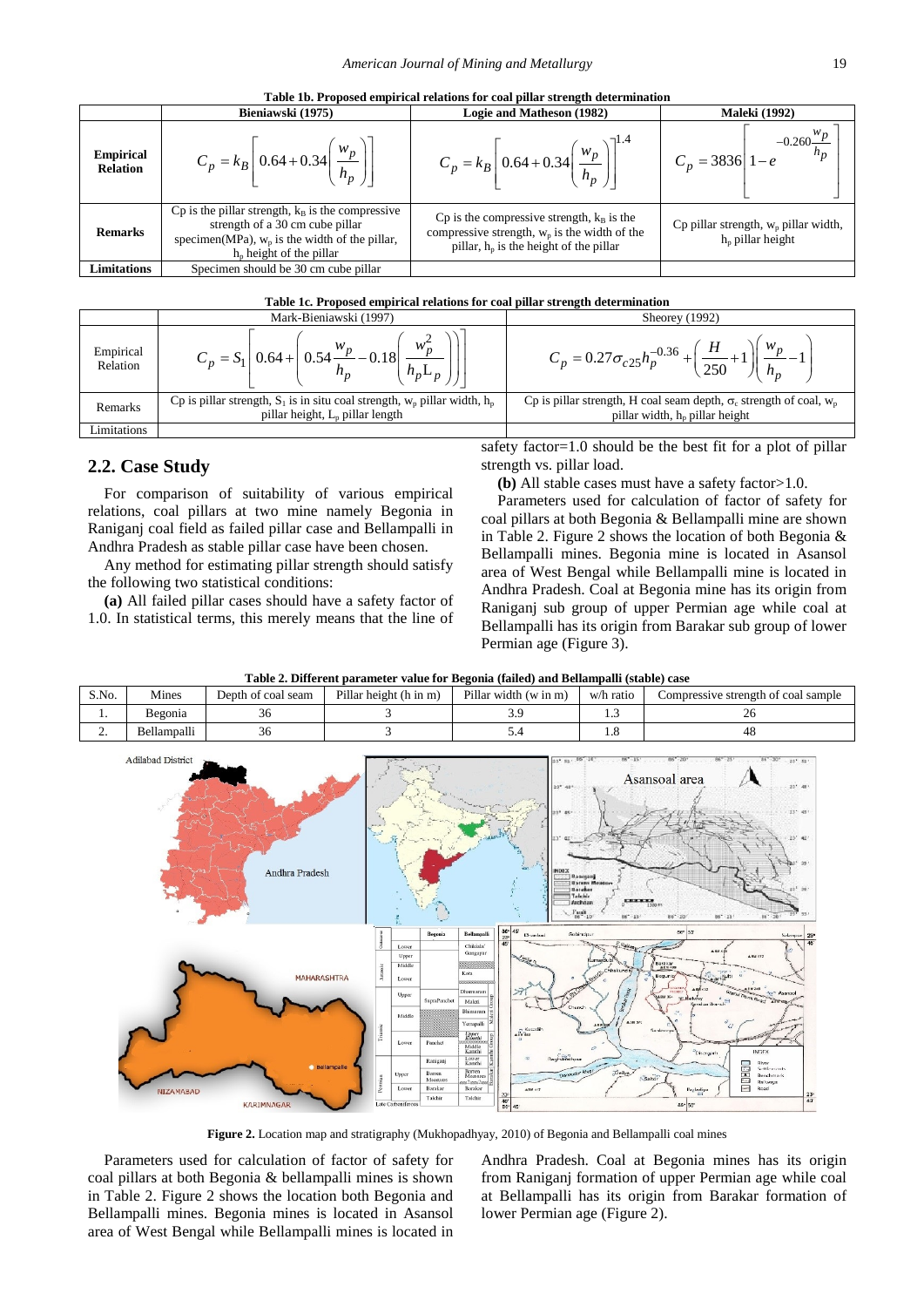| Researchers               | <b>Failed Case</b> |                             |            | <b>Stable Case</b>          |  |
|---------------------------|--------------------|-----------------------------|------------|-----------------------------|--|
|                           | <b>FOS</b>         | % deviation from FOS of 1.0 | <b>FOS</b> | % deviation from FOS of 1.0 |  |
| Zern Edward Nathan (1928) | 1.48               | 48                          | 2.9        | 190                         |  |
| Greenwald (1941)          | 0.69               | $-31$                       | 1.3        | 30                          |  |
| Salamon and Munro (1967)  | 1.17               | 17                          | 2.3        | 130                         |  |
| Obert and Duvall (1967)   | L.38               | 38                          | 2.6        | 160                         |  |
| Bieniawski (1975)         | 1.40               | 40                          | 2.7        | 170                         |  |
| Logie and Matheson (1982) | 1.45               | 45                          | 3.0        | 200                         |  |
| Mark-Bieniawski (1997)    | 1.44               | 44                          | 2.8        | 180                         |  |
| Sheorey $(1992)$          | 0.40               | $-60$                       | 0.8        | $-20$                       |  |
| Maleki (1992)             | 0.37               | $-63$                       | 0.45       | -55                         |  |

**Table 3. FoS estimated by different empirical relations and their % deviation from critical factor of safety 1.0**



**Figure 3.** percentage deviation from FOS of 1.0 for Begonia (failed case) and Bellampalli (stable case) by different empirical relation

Figure 3 and Table 3 shows the percentage error deviation of factor of safety from 1.0 which is assumed to be the boundary line between the stable and failed cases. The empirical equation which gives us the negative percentage of deviation from the boundary line of FOS of 1.0 is correct for failed case. It can be observed that Greenwald (1941), Salamon and Munro (1967), Sheorey (1992) and Maleki (1992) method has estimated failed cases correctly.

Similarly the empirical equation which gives the positive percentage error deviation from the assumed boundary line of critical FOS of 1.0 will be correct estimation of FOS for stable coal pillar case. All empirical equation has predicted correct trend of FOS for stable coal pillar case except Sheorey (1992 &1986) & Maleki (1992).

In the stable case only two methods have given the wrong estimation in negative percentage deviation from the boundary line 1.0. For the second case, all the empirical relation given by different researchers has given the positive percentage deviation only 'Sheorey' and 'Maleki' has given the negative parentage deviation.



**Figure 4.** Number of empirical relation predicting stable cases and failed cases at different critical FOS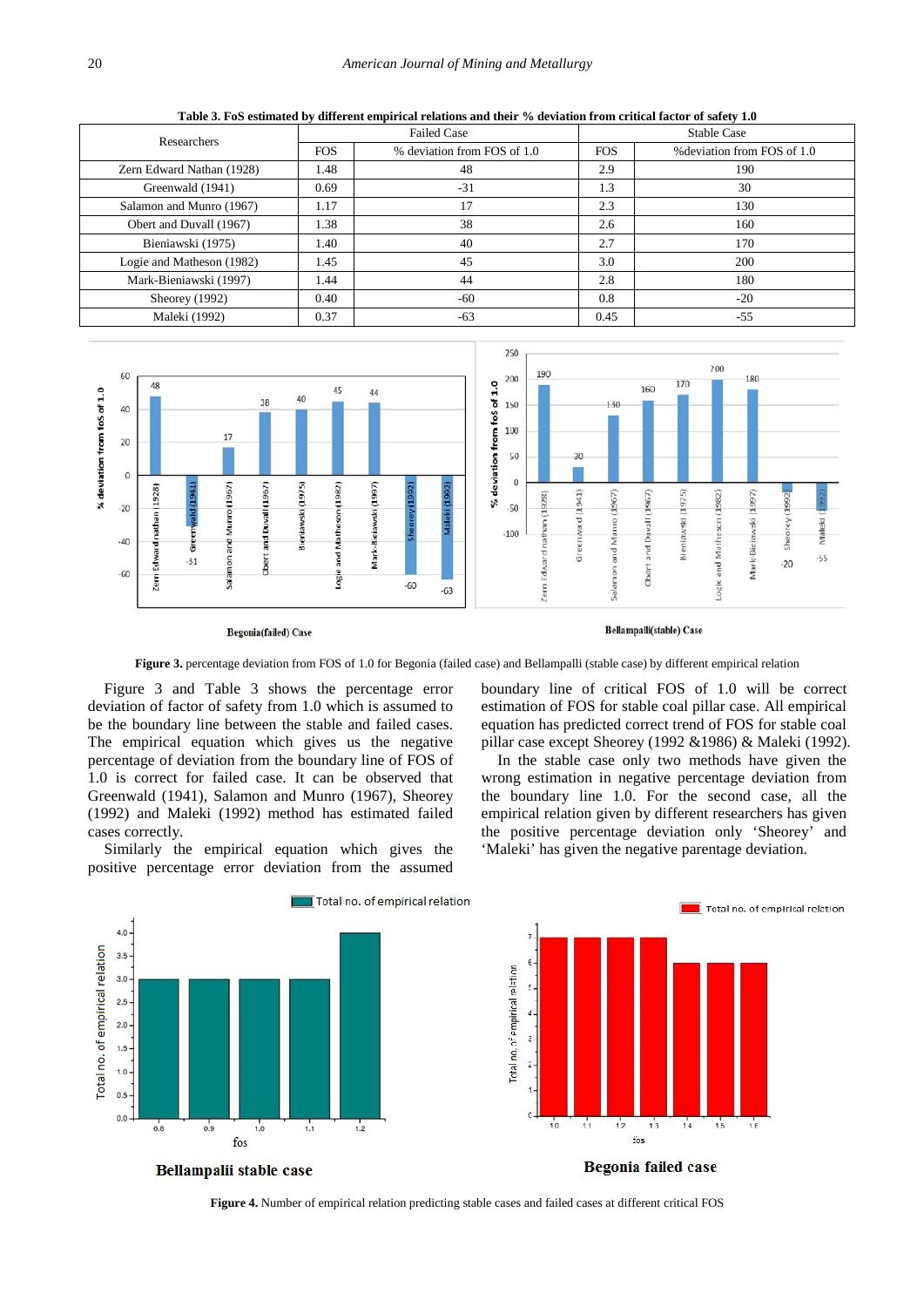Figure 4 show the number of empirical relation predicting the coal pillar stable & failed cases at different value of FOS. Figure 6 show that if we assumed critical FOS of 1.2 , the four empirical can predicted the failed Begonia coal pillar case while FOS range of 0.8 to 1.1, number of empirical equation predicting failed Begonia

coal pillar critical FOS is constant and have value of 3. Similarly for critical FOS range of 1.0 to 1.3, the number empirical relation predicting Bellampalli coal pillar stable case was seven while there are six empirical relations between FOS ranges of 1.4 to 1.6.



#### **Begonia** coal

**Bellampalli** coal

**Figure 5.** Average strain and average stress curve for Begonia coal and Bellampalli coal

Figure 5 shows the stress-strain curve and different zone of stable of stress for both Begonia and bellampalli coal.

There are three main regimes: pre- failure, the strainsoftening zone, and the residual zone. Peak strength is characterized by a peak failure criterion. It is dependent on the state of stress conditions. Strain-softening behavior is

characterized by both the failure criterion and the plastic potential. The last phases of perfectly plastic are characterized by the residual failure criterion along with a plastic potential. Bellampalli coal has higher strength as compared to Begonia coal.

Strength of Indian pillar coal increases after w/h ratio of 5 which is suggested by observation of Das (1986).



**Figure 6.** Variation of Begonia coal pillar and Bellampalli coal pillar FOS with w/h ratio

Figure 6 shows increase in FOS with increase in width to height ratio of Bellampalli coal pillar. In the case of slender pillar and also the case of Bellampalli coal pillar  $(w/h = 1.8)$  highest FOS of pillar is predicted by Logie